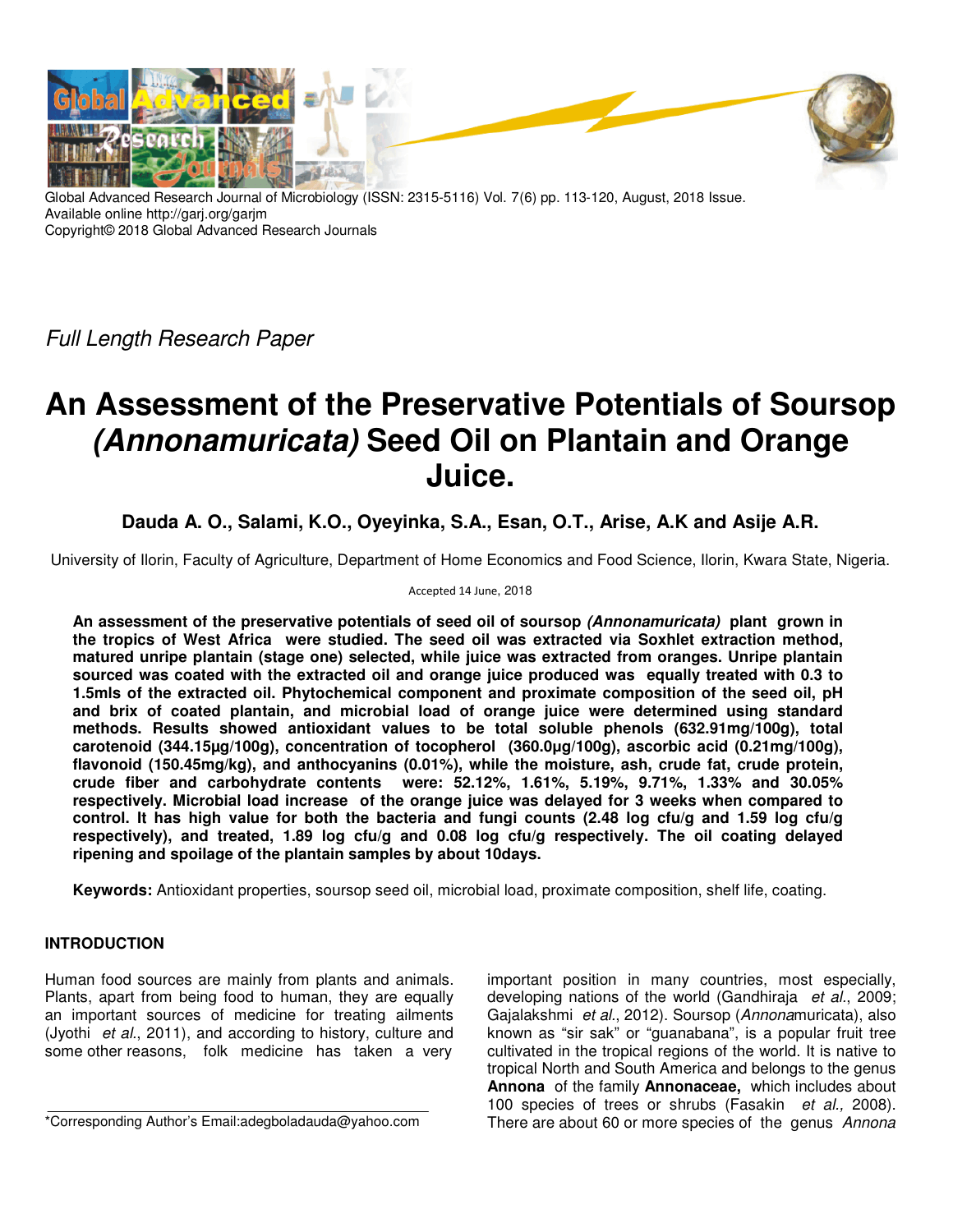family, Annonaceae. However, from the entire species, soursop is the most tropical and best to be preserved and processed. Meanwhile, recent studies have shown that growing of the fruits is limited in many countries to certain seasons and localities, because the fruit does not travel much and rarely available fresh for consumption in the areas where they were being grown. Soursop (Annonamuricata) is a sweet type of fruit, rich in vitamin C, and as it is or being viewed, it is among the unpopular and underutilized seedy fruits. Its massive disposal of biomass wastes (skin, pulp, seeds etc.) that always occur in most fruit processing units and underutilization of the products has become noticed in the fruit in recent years (Federici et al., 2009). Some research work had been done on the pulp, seed and leaves of the fruit, with some vital acetogenins detected (Gandhiraja et al., 2009; Gajalakshmi et al., 2012). These compounds were found to show some biological, phytochemical or pharmacological activities, such as cytotoxic, antitumour, antimicrobial, antioxidant, pesticide properties etc. (Gajalakshmi et al., 2012; Stone, 1970; Vieira et al., 2010; Pathak et al., 2010; Chukwuka et al., 2011).

Plantains are mostly consumed as vegetable by many people in Nigeria either as raw (ripe one), boiled, roasted or fried with rice or beans, while matured green plantain are boiled and eaten with vegetables or processed into flour for other uses. Most times, peel colour is usually an indicator of the ripeness as the cholorophll content in the peel reduces with ripening (Li et al., 1997), which is a colour change from green to yellow (Marriot et al., 1981). All these are human style of monitoring, but cannot measure the internal parameter of the samples.

The antioxidant profiles of soursop fruit have not really been investigated in respect to their use as preservatives for the prevention or delay of microbial growth in food products and as fruit or vegetable coatings to delay ripening. This research work tend to look at the oil extracted from soursop seed with the intension of it being used as fruit and vegetable coatings to delay ripening processes and protect the fruit and vegetable from water loss and spoilage, as well as enhancing shelf life stability.

## **MATERIALS AND METHODS**

The soursop fruits used for this work were obtained from a soursop tree at Ikare town in Ondo State, Nigeria. Unripe plantains and matured oranges used for the research work were obtained from a local farm within Ilorin metropolis.

#### Preparation of Seed

The soursop fruits sourced were properly washed, peeled and the pulps squeezed out to remove the seeds that were then dried at room temperature.

#### Extraction of Oil Using Soxhlet Extractor

A 250-ml Soxhlet extractor apparatus with n-hexane (solvent) was used for extraction work. A known weight of the seed flour was measured into a muslin cloth placed in a thimble of the apparatus. A reactor with a known volume of n-hexane was used with a condenser according to the method of Bokhari et al., 2012.

## Procedure for Coating

Matured unripe plantain at stage one of ripeness with uniform colour, size, appearance, and absence of physical defects were selected. The oil extracted were used to coat the skin of the unripen plantain at a thickness of 0.001mm. It was done with aid of a brush dipped into the oil and smeared or rub on the skin of the selected plantain. The coated plantains were spread on a sack in a ventilated room, as well as the control plantain (those without coating) sample under same condition. The rate of ripening was being observed on a daily basis.

## Procedure for Orange Juice Production

The production of orange juice involves selection of the orange fruits, washing, peeling, slicing, extracting of juice, sieving, homogenizing, pasteurizing and cooling.

| Orange fruits       |              |
|---------------------|--------------|
| Washing             |              |
| Peeling             |              |
| Slicing             | ↓            |
| Extraction of juice | ↓            |
| Sieving,            | ↓            |
| Homogenizing        | ↓            |
| Pasteurizing        | ↓            |
| Cooling             | $\downarrow$ |
| Orange juice        |              |

Figure 1: Production Flowchart of Orange Juice

## **RESULTS AND DISCUSSION**

Physical and Proximate Analysis of Soursop Seed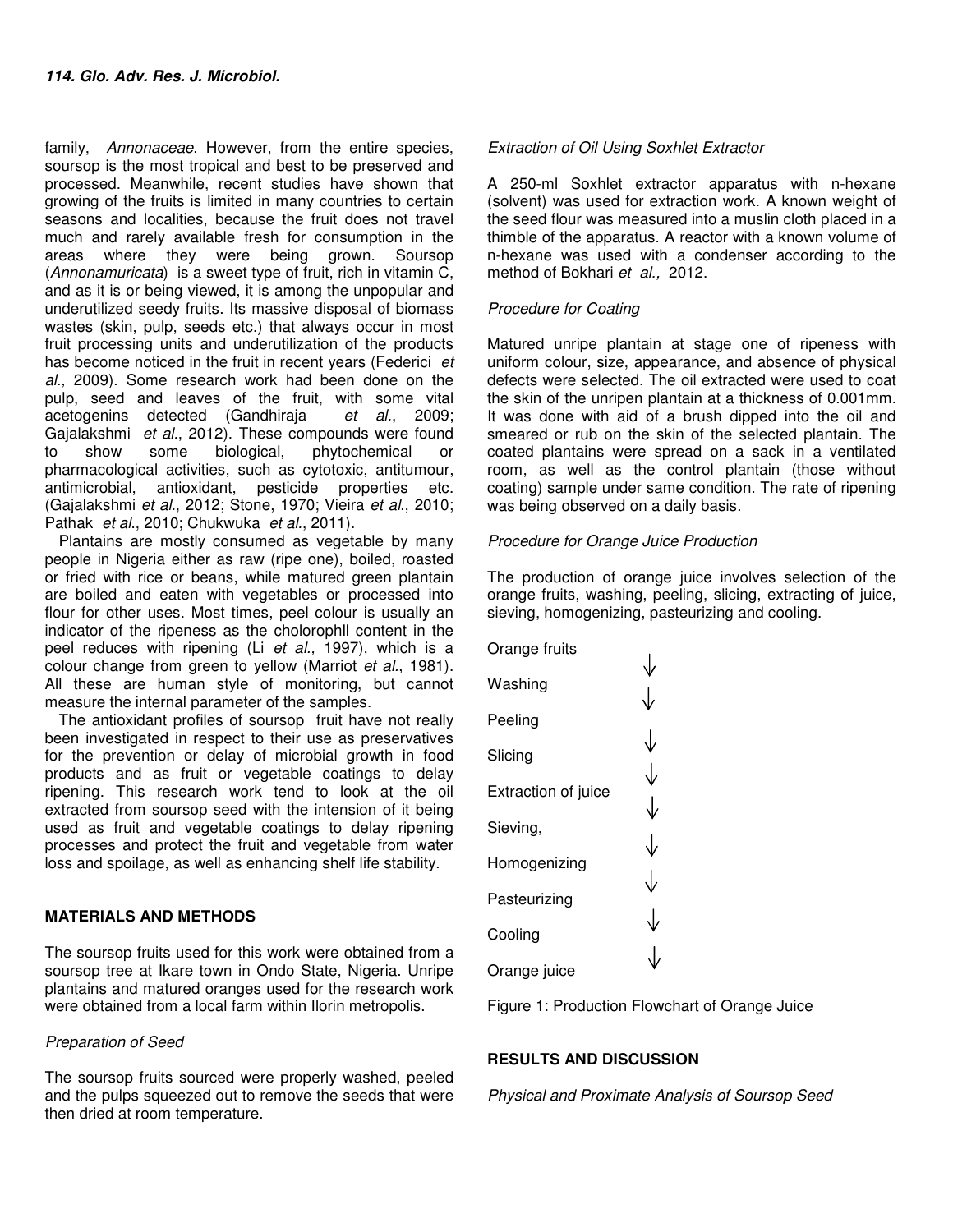The physical and proximate composition analyses carried out on the seed of soursop showed that the seed was very rich in oil. The oil was light coloured in appearance and did not solidify at room temperature. It was said to be unsaturated with low fat content of 5.19%. The presence of saturated oil content in the seed could make it susceptible to rancidity. The fat content in the seed was similar to that reported by Nzekwe and Nzekwe, 2011 (5.04%) for another specie of soursop, while Antia et al., 2006 said that dietary fat increases the palatability of food by absorbing and retaining flavours.

Moisture content of the seed was reported to be high on wet basis (52.12%). However, Onimawo, 2002 and Nzekwe and Nzekwe, 2011 respectively reported sharp decrease in the moisture content of soursop seed (8.5% and 2.17%).

Cabohydrate is a potential source of energy and the high quantity in the soursop seed contributes to the energy value in Annonamuricata. The seed of Annonamuricata had 30.05% carbohydrate value, which was lower to that reported by Onimawo 2002 (47.0%), but higher than that reported by Salami, 2016 (19.14%) for Serendipity berry(Dioscoreophyllumcumminsii) seed.

The ash content of any sample is a measure of the quantity of mineral in the sample. The ash content of the soursop seed was 1.61%, which is a measure of the mineral content in the seed. The value obtained was slightly higher than that reported by Sarmento et al., 2015 (1.31%), and lower than that reported by Fasakin et al., 2008 (2.29%) for some other varieties of soursop seed. This variation could be attributed to varietal differences and impact of type and composition of soil of fruit origin (Hidden, 2016). Also, soursop (Annonamuricata) seed could actually be said to be high in ash content when compared to that of other seeds such as that of noni (Morindacitrifolia Linn.) (0.93%) as reported by Sarmento et al., 2015, but lower than that of cashew nut (Anacardiumoccidentale L.) (2.6%); Pecan (Caryaillinoinensis) (2.1%) (Taco, 2011) etc. As a result of this, it could then be said that the seeds contain good quantity of mineral elements, and may then be good food fortificant or useful raw material for animal feed formulation and production of fertilizer.

The fibre content of the soursop seed was 1.33%. It could be recalled that the presence of fibre in seed indicates ability to aid digestion process and prevent the absorption of excess cholesterol in the body (Mensah et al., 2008). The substantial amount of fibre in the seed oil of soursop showed they can help in keeping the digestive system healthy and functioning properly.

The crude protein content of the seed was 9.71%. The value, being slightly high, could make the seed flour a good raw material in the production of animal feeds because of the rich quantity of protein. The protein value was similar to that reported by Sarmento et al., 2015 (8.90%) for

Ximeniaamericana L, while Pereira et al., (2013) reported (4.24%) for yellow guava, Psidiumcattleyanum, guabiroba (5.53%) for Campomanesiaxanthocarpa and mandacaru (4.05%) for Cereus hildmannianus. Roesler et al., 2007 also reported high protein content for wild plum seeds; seeds of banha (2.7%), cagaita (4.42%), but lower than pequi almond (25.27%), and gold flax seeds (21.6%) (Barroso et al., 2014; Lima et al., 2007). The last three being far higher than the value recorded for soursop seed.

Table 2 presents the result of the coated and uncoated plantain samples monitored over twelve days for ripeness and eventual spoilage. It could be seen from the result that after the ten days, all (100%) the uncoated plantain had ripened, while only ten percent (10%) of the coated plantain samples were ripe. Also, forty percent (40%) of the uncoated fully ripened samples were completely spoilt, while only seven percent (7%) of the coated samples were bad under same ambient condition the samples were placed. In other to truly ascertain the preservative potentials of the soursop seed oil, the pH and brix value of the coated and uncoated samples were measured over the twelve days.

It was noticed from Table 3 that the pH value of the coated and uncoated plantain samples ranged from 4.87- 5.02 and 4.87-6.32 respectively. The high pH value (6.32) recorded for the uncoated samples after twelve days depicted less acidity and sweetness, with the values increasing from 4.87 to 6.32, noting that the pH values of the coated and uncoated plantain on the first day were the same. The Brix value of the coated and uncoated plantain ranged from 0.02°Brix to 0.44°Brix and 0.02°Brix to 5.90°Brix respectively. The very low brix value recorded for the unripe plantain was normal, as the plantain were at the green stage. It could then be said that the starch in the plantain at the unripe stage was being converted to sugars, as reflected by the brix value. To buttress this, Jamaludin et al., 2014 reported that the soluble solids content of banana increased as it reached the ripening stage. The soluble solids content was increasing as the banana was going from unripe to ripe and then overripe stage. Soluble solids are sugars and during ripening, starch contents are converted into sugar and thus, soluble solid of the plantain was increasing as the plantain was going to the ripening stage, and soluble solids are an important trait of hydrolysis of starch into soluble sugars such as glucose, sucrose and fructose according to Marriot *et al.*, 1981.

Judging by the outcome of soursop seed oil on the samples, it could be said to have corroborated the report of Raybaudi-Massilia et al., 2015 that states that seed oils normally have antimicrobial property. The lower pH and/or insignificant or negligible changes in the brix value could be due to the effectiveness of the oil coating on the plantain, delaying the period of ripening and eventual spoilage. The soursop seed oil could then be said to have significant effect on the rate of ripening and spoilage, which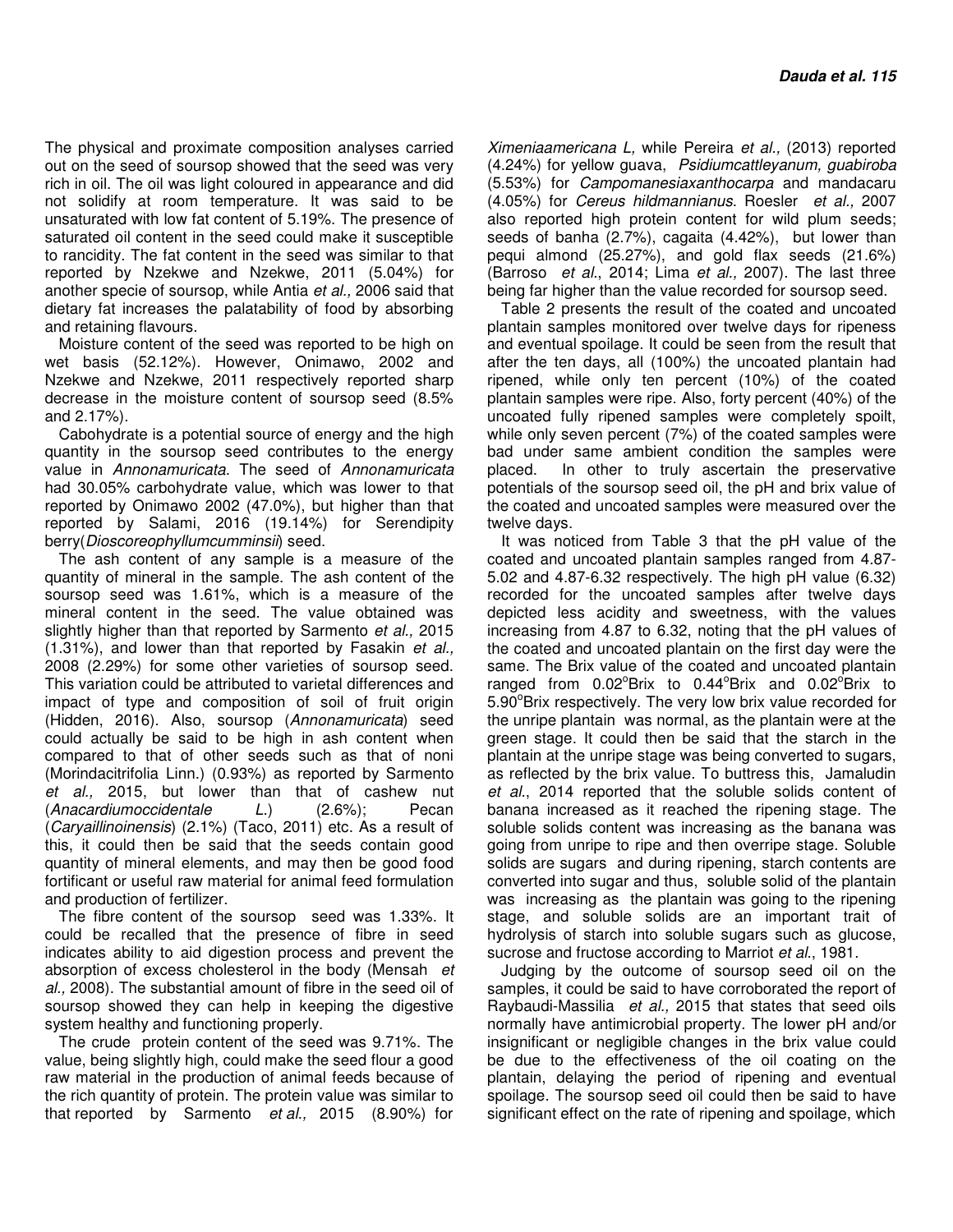## **116. Glo. Adv. Res. J. Microbiol.**

**Table 1:** Proximate Composition on Soursop Seeds

| <b>Analysis</b>  | Percentage (%)   |
|------------------|------------------|
| Moisture Content | $52.12 \pm 0.03$ |
| Crude Protein    | $9.71 \pm 0.01$  |
| Crude Fiber      | $1.33 \pm 0.01$  |
| Crude Fat        | $5.19 \pm 0.01$  |
| Total Ash        | $1.61 \pm 0.01$  |
| Carbohydrate     | $30.05 \pm 0.03$ |

**Mean ± Standard Deviation, (p ≤ 0.05)** 

| Table | Result                                        | the | Measurement | the | Ripening | and | Spoilage |
|-------|-----------------------------------------------|-----|-------------|-----|----------|-----|----------|
|       | Level of Coated and Uncoated Plantain Samples |     |             |     |          |     |          |

| <b>Days</b>                     | Sample code | Ripened (%) |                   | Spoilage (%) |
|---------------------------------|-------------|-------------|-------------------|--------------|
| $\mathbf 0$<br>$\mathsf{CP}$    | 0.00        | <b>UCP</b>  | 0.00<br>0.00      | 0.00         |
| $\mathbf{1}$<br>$\mathsf{CP}$   | 0.00        | <b>UCP</b>  | 0.00<br>0.00      | 0.00         |
| $\mathbf{2}$<br>$\mathsf{CP}$   | 0.00        | <b>UCP</b>  | 0.00<br>0.00      | 0.00         |
| $\mathbf{3}$<br>$\mathsf{CP}$   | 0.00        | <b>UCP</b>  | 10.00<br>$0.00\,$ | 0.00         |
| $\overline{4}$<br>$\mathsf{CP}$ | 0.00        | <b>UCP</b>  | 35.00<br>0.00     | 0.00         |
| 5<br>$\mathsf{CP}$              | 00.00       | <b>UCP</b>  | 65.00<br>0.00     | 5.00         |
| 6<br>$\mathsf{CP}$              | 5.00        | <b>UCP</b>  | 75.00<br>0.00     | 15.00        |
| $\overline{7}$<br>CP            | 5.00        | <b>UCP</b>  | 80.00<br>0.00     | 20.00        |
| 8<br>CP                         | 7.00        | <b>UCP</b>  | 85.00<br>5.00     | 25.00        |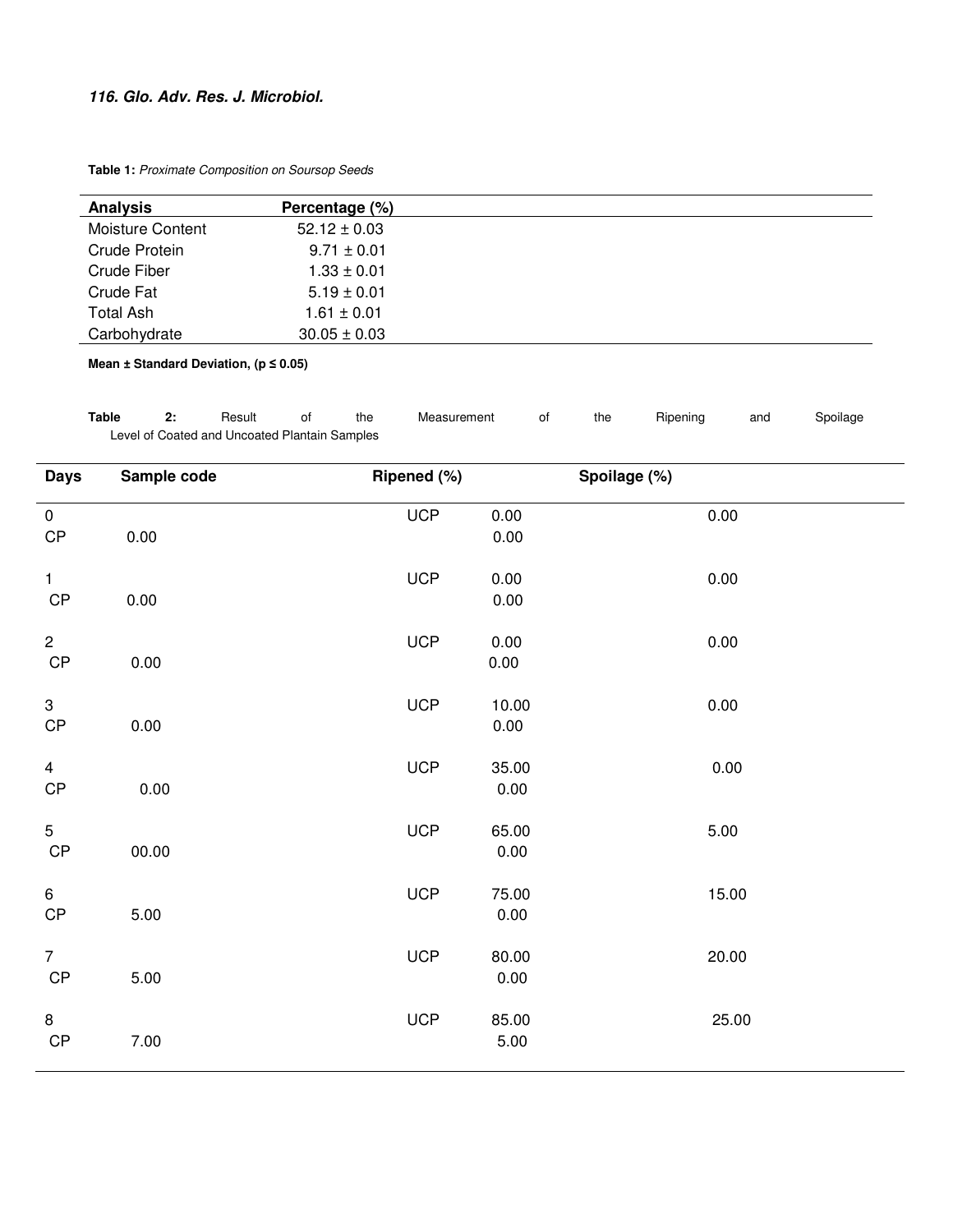#### **Table 2:** Continue

| 9<br><b>CP</b>  | 7.00  | <b>UCP</b>         | 100.00<br>7.00 | 30.00 |
|-----------------|-------|--------------------|----------------|-------|
| 10<br><b>CP</b> | 10.00 | <b>UCP</b><br>7.00 | 100.00         | 40.00 |

**Key:** UCP = uncoated plantain, CP = coated plantain using Soursop (Annonamuricata) seed oil.

| <b>Days</b>               | <b>Analysis</b> | Coated                    | <b>Uncoated</b>    |  |
|---------------------------|-----------------|---------------------------|--------------------|--|
| $\pmb{0}$                 | pH              | 4.87                      | 4.87               |  |
|                           | <b>Brix</b>     | $0.02 \text{ }^{\circ}Bx$ | $0.02^{\circ}$ Bx  |  |
| $\ensuremath{\mathsf{3}}$ | pH              | 4.88                      | 4.96               |  |
|                           | <b>Brix</b>     | $0.02 \text{ }^{\circ}Bx$ | $0.12^{\circ}$ Bx  |  |
| $\mathbf 5$               | pH              | 4.87                      | 5.88               |  |
|                           | <b>Brix</b>     | $0.02 \text{ }^{\circ}Bx$ | $2.40^{\circ}$ Bx  |  |
| $\overline{7}$            | pH              | 4.89                      | 6.02               |  |
|                           | <b>Brix</b>     | 0.06 <sup>o</sup> Bx      | 4.38 $^{\circ}$ Bx |  |
| 10                        | pH              | 4.91                      | 6.24               |  |
|                           | <b>Brix</b>     | $0.11^{\circ}$ Bx         | 5.66 °Bx           |  |
| 12                        | pH              | 5.02                      | 6.32               |  |
|                           | <b>Brix</b>     | $0.44^{\circ}$ Bx         | 5.90 °Bx           |  |

**Key:**  ${}^{\circ}Bx = Brix$ 

may then be attributed to the antioxidant properties of the seed oil of the soursop fruit. As a result of this, it could then be said that the seed oil may be used to delay ripening and spoilage of freshly cut fruits

#### Microbiological Analysis of the Treated and Untreated Orange Juice during Storage

The microbiological analysis carried out on the orange juice treated with soursop seed oil was monitored over 4 weeks during storage(Figures 2 and 3 respectively), with the colonies counted in unit per gram (log cfu/g). It was observed that the bacterial counts were higher than the fungi counts. The total microbial counts for the samples

were very high by the first week, but those on the potato agar media were low. The decrease noticed in the microbial loads of the treated samples at the end of the storage period was from 1.89 log cfu/g to 0.08log cfu/g, while the control sample increased from 1.12 log cfu/g to 2.48log cfu/g over same period. The reduction noticed in the microbial load of the treated samples could be attributed to the action of the soursop seed oil extract added.

The values obtained were within the safe limit for juices, as they had not exceeded the standard values of 1.0 x  $10^4$ cfu/ml stated by Ihekoronye (1985) for juice to be safe. Bacterial count is the most predominant and most important organisms in orange juice spoilage. The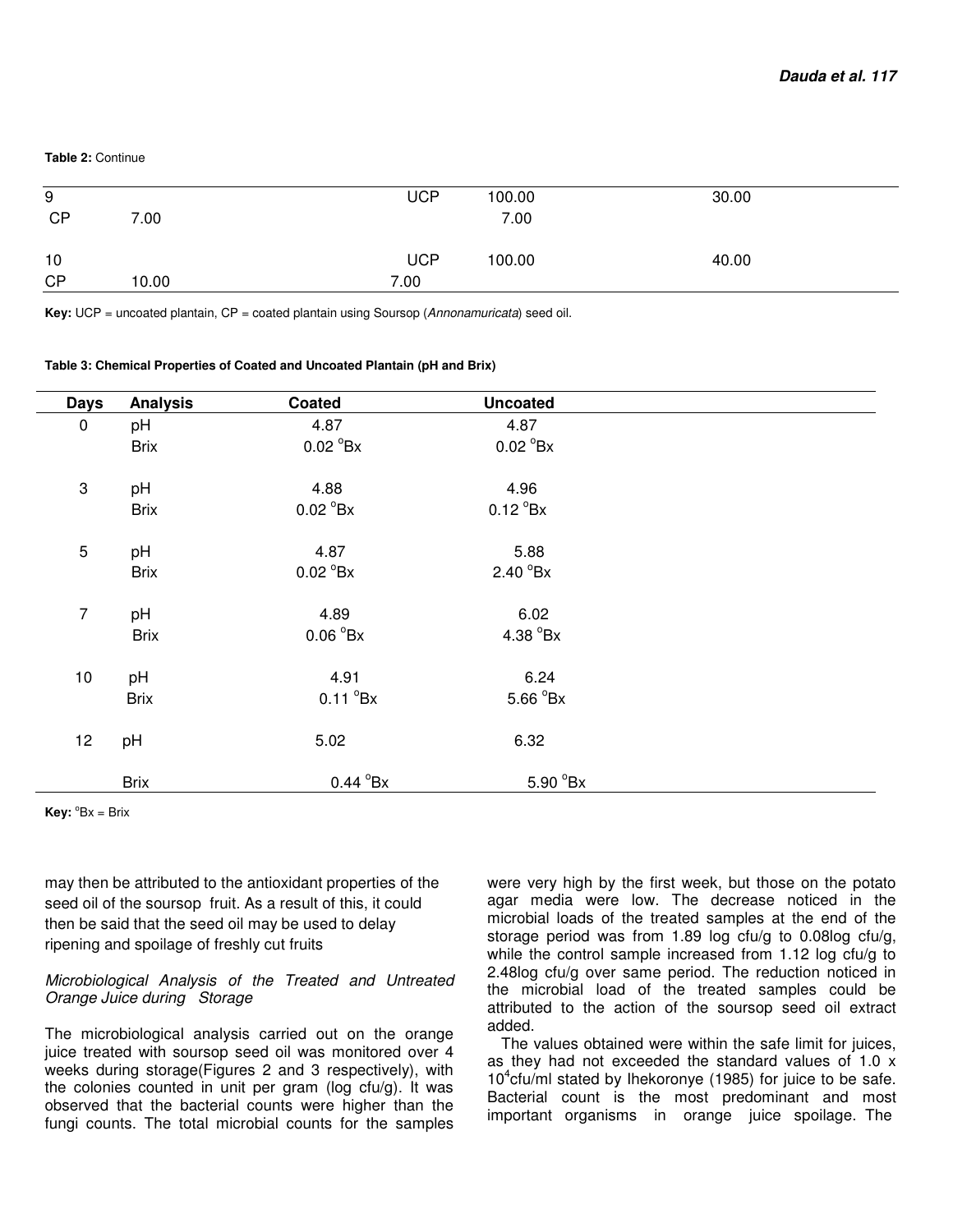

#### **Figure 2: Bacterial count of treated and untreated orange juice during storage**

Key: SPO 5 = Orange Juice treated with 1.5ml of Soursop Seed Oil, SPO 4 = Orange Juice treated with 1.2ml of Soursop Seed Oil, SPO 3 = Orange Juice Key: SPO 5 = Orange Juice treated with 1.5ml of Soursop Seed Oil, SPO 4 = Orange Juice treated with 1.2ml of Soursop Seed Oil, SPO 3 = Orange Juice<br>treated with 0.9ml of Soursop Seed Oil, SPO 2 = Orange Juice treated with Soursop Seed Oil, CTL = Control-Pure orange juice.



#### **Figure 3: Fungi count of treated and untreated orange juice during storage and**

Key: SPO 5 = Orange Juice treated with 1.5ml of Soursop Seed Oil, SPO 4 = Orange Juice treated with 1.2ml of Soursop Seed Oil, SPO 3 = Orange Juice treated with 0.9ml of Soursop Seed Oil, SPO 2 = Orange Juice treated with 0.6ml of Soursop Seed Oil, SPO 1 = Orange Juice tre Soursop Seed Oil, CTL = Control-Pure of orange juice.

microbial growth curve of sample SOP 2 in F Figures2 and 3 demonstrated normal growth curve of micro-organism, similar to that reported by Agoreyo et al., 2003. The organism after adapting for the first two weeks entered an exponential phase by week 3 and then the death phase on week 4 with gradual reduction in numbers. This might be due to the depletion of the nutrients of the orange juice as the nutrients could have been used up by the organisms bial growth curve of sample SOP 2 in Figures2 and 3 during these periods, hence resulting in strated normal growth curve of micro-organism, rate and struggle for survival (Oyewole, 20<br>
to that reported by Agoreyo *et al.*,

rate and struggle for survival (Oyewole, 2012). during these periods, hence resulting in higher mortality

#### Antioxidant Analysis of Soursop Seed Oil

The result of the antioxidant analysis carried out on The result of the antioxidant analysis carried out on<br>soursop seed oil is as shown in Table 4. The soursop seed oil had 150.45mg/kg flavonoids, , which was similar to the findings on some other varieties of soursop by Onyechi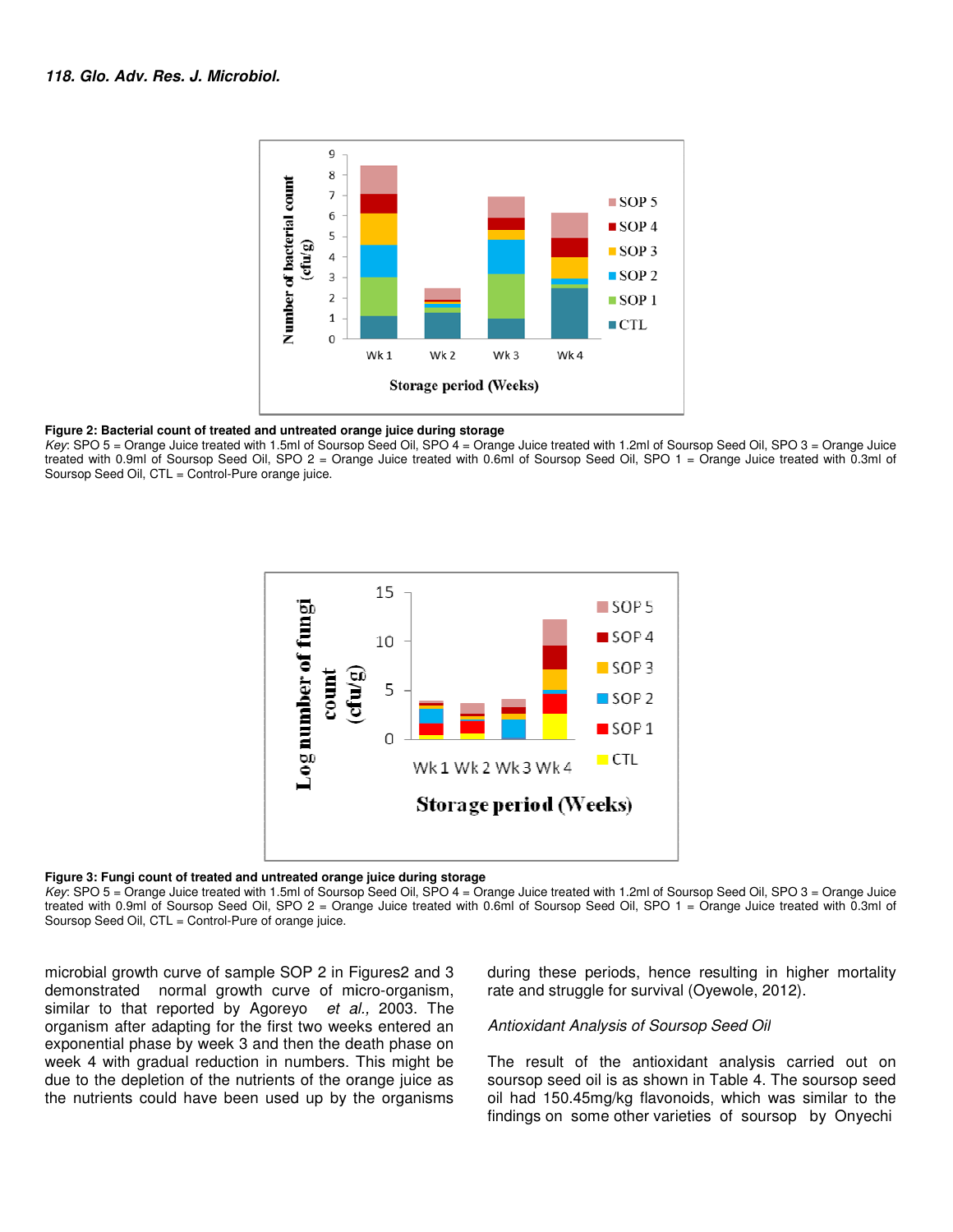**Table 4:Antioxidant properties of Soursop Seed Oil** 

| <b>Parameter</b>      |                    |
|-----------------------|--------------------|
| Carotenoid µg/100g    | $344.15 \pm 22.14$ |
| Ascorbic acid mg/100g | $0.21 \pm 0.0001$  |
| Tocoferol µg/100g     | $5.93 \pm 0.08$    |
| Flavonoid mg/kg       | $150.45 \pm 0.92$  |
| Phenolic mg/100g      | 632.91 ±731.75     |
| Anthocyanin %         | $0.01 \pm 0.003$   |
|                       |                    |

Mean ± Standard deviations

et al., (2012). Flavanoids are known for their antioxidant and antimicrobial activity as reported by Dembitsky et al., 2011. Phenolic contents of soursop seed oil was 632.91mg/100g. This value was higher than4.43g/kg (0.443g/100g)reported by Neuza et al., 2016 for orange seed oil. The value confirmed thatsoursop seed oil is very rich in phenolic compound, and from literature, it has been reported that phenolic compound is a characteristic or property of anticancer (Pieme et al., 2014; Yang et al., 2015). Moreno and Jorge, 2012 reported a high quantity of antioxidant in soursop, most especially the phenolic compounds, which was corroborated by Gutierrez-Abejon et al., 2004.Total anthocyanin content was reported to be 0.01%, followed by ascorbic acids (0.21 mg/100g). Ascorbic acids are antioxidants, as well as a precursor of important vitamin C, showing the soursop seed oil to be of good quality.

Soursop seed oil has total carotenoid content of 344.15µg/100g as seen in Table 4, a value higher than that reported by Neuza et al., 2016 (19.01 mg/kg). Carotenoids are antioxidants as well as a precursor of vitamin A, which confirms soursop seed oil to be of good quality. The tocoferol content of soursop seed oil was 5.93 µg/100g. This was lower to that reported by Neuzaet al., 2016 (135.65 mg/kg). Tocoferols are equally antioxidants, as well as a precursor of vitamin E, a property that makes the seed flour to be of good quality. Antioxidant activity generally and especially that of soursop, could be beneficial in human health, as it has the ability to prevent the activity of other chemical compounds called radicals that have the ability to cause damage to cells, including damage that may lead to cancer (NCI, 2014).

It has also been reported by Pathak et al., 2010 and Vijayameena et al., 2013 that soursop has phytochemicals that can exhibit antimicrobial properties, useful in bacterial infection treatment, thus complimenting the outcome of this research work.

#### **CONCLUSIONS**

This study showed that the use of natural extract of soursop seed oil containing antioxidant compounds to preserve agricultural produce, could be a cheaper, efficient and effective way of extending the shelf life of fresh and freshly-cut fruits and vegetables. It could be said particularly that the use of soursop (Annonamuricata) seed oil on orange juice and plantain as preservative agents, minimized microbial load with its moderate use and delayed ripening by about 10 days respectively, as some of the phytochemical components of the soursop seed oil that were determined confirmed the presence of antioxidants. Hence applying edible coating containing antioxidants to freshly-cut fruits could effectively reduce browning, while increasing the antioxidant capacity of the coated or packed food (Kaliana et al., 2014). Also, the high proximate composition of the soursop seeds confirmed its high quality, which could make it a good raw material for animal feed.

#### **REFERENCES**

- Agoreyo BO, Obueke IF, Edosomwan DO (2003): Biochemical and Microbiological changes in plantain (Musa Paradisiaca) at various stages of ripenings. Discovery innovation, 15(3): 171-176.
- Antia BS, Akpan EJ, Okon PA, Umoren IU (2006): Nutritive and antinutritive evaluation of sweet potatoes (Ipomoea batatas) leaves. Pakistan Journal of Nutrition, (5):166-168.
- Bokhari A, Lia FC, Suzana Y, Junaid A, Hilimi A (2015): Kapok seed oil extraction using soxhlet extractor method: optimization and parametric study. Australian Journal of Basic and Applied Sciences, 9(37): 429- 431.
- Chukwuka KS, Ikheloa JO, Okonkwo IO, Moody JO, Makinde TA (2011).The antimicrobial activities of some medicinal plants on Escherichia coli as an agent of diarrhea in livestock. Adv. Appl. Sci. Res.; 2(4): 37-48